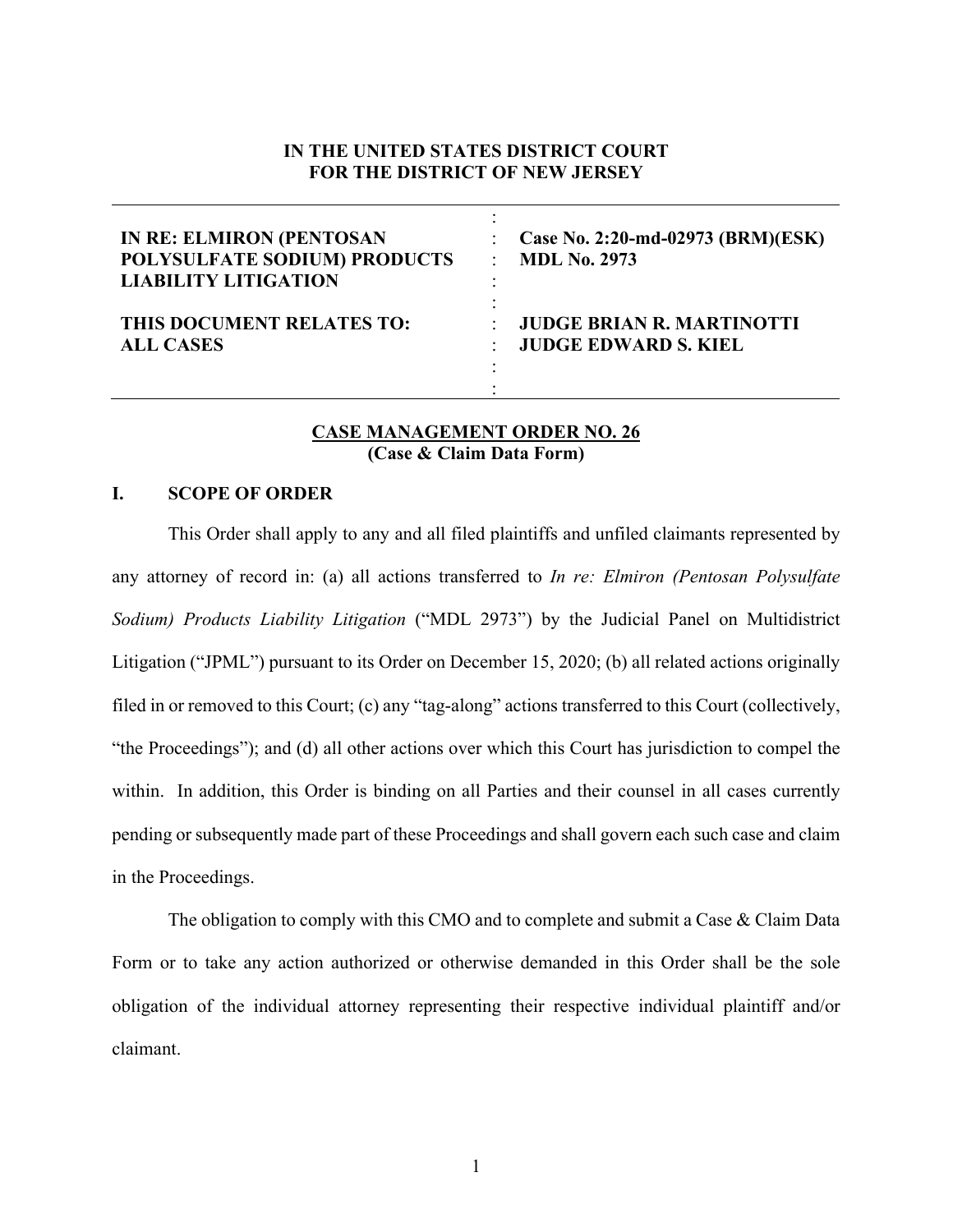### **II. CASE & CLAIM DATA FORM**

**A.** The Case & Claim Data Form ("CCDF") that shall be used by each attorney, counsel, and/or law firm representing any plaintiff or claimant (as identified in Section I above) (hereinafter, "Plaintiffs' Counsel") shall be a secure web-form  $\frac{1}{1}$  $\frac{1}{1}$  $\frac{1}{1}$  with the required substantive fields set forth and identified in the attached **Exhibit A**. In accordance with the schedule set forth in Section III below, Plaintiffs' Counsel shall:

- 1. Complete and submit the CCDF for each Plaintiff which Plaintiffs' Counsel currently represents, and which has filed any case or action alleging an injury related to Elmiron as of the date of entry of this CMO (regardless of whether or not such case has been served on Defendants);
- 2. Complete and submit the CCDF for any other individual which Plaintiffs' Counsel currently represents, and which alleges injury(ies) related to Elmiron (regardless of whether or not such individual has filed a case or not) (hereinafter, a "Claimant"); and
- 3. Complete and submit the CCDF for each Claimant or Plaintiff which Plaintiffs' Counsel is retained to represent anytime in the future, or which is otherwise in Plaintiffs' Counsel's inventory of potential future Plaintiffs or Claimants alleging an Elmiron-related injury (hereinafter, a "Future Claimant"); and for each Future Claimant, Plaintiffs' Counsel should endeavor to complete and submit a CCDF within sixty (60) days of being retained by such Future Claimant. Plaintiffs' Counsel shall also be obligated to supplement any previously submitted CCDF within thirty (30) days of learning of any new and/or different information and/or responses that would make such prior CCDF submission inaccurate and/or otherwise changed.
- **B.** The CCDF shall be completed without objections as to the questions posed in the

CCDF. Of note, the CCDF is a one page document.

<span id="page-1-0"></span><sup>1</sup> Plaintiffs' Counsel that are unable to complete and submit the online form may submit a completed hard copy of the Exhibit A to the appointed resolution counsel for the Parties, so long as said Plaintiffs' Counsel advises the Parties' Resolution Liaison Counsel of such inability to submit the online form and intent to submit a hard copy in writing, and in advance of doing so.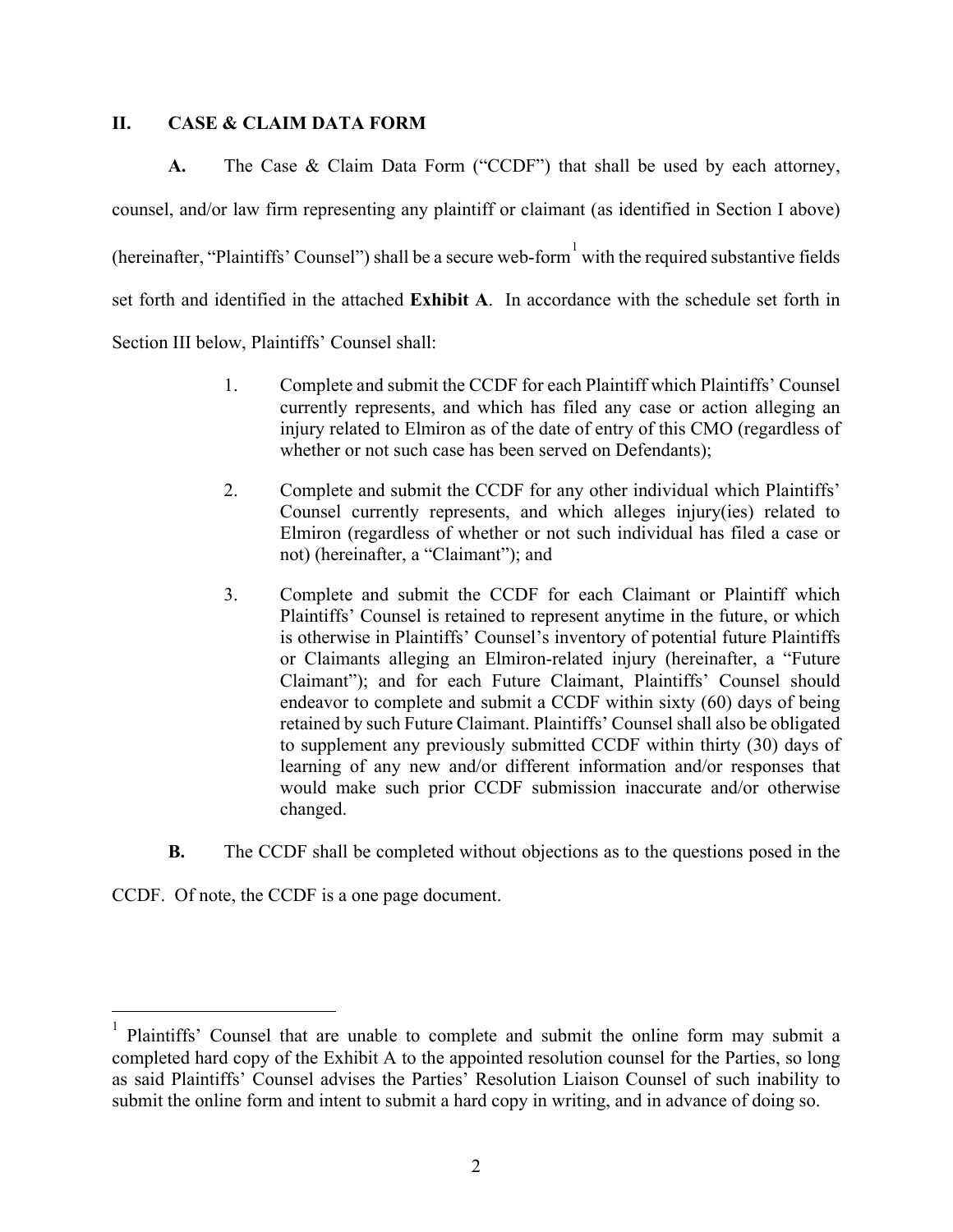# **III. DEADLINE FOR SERVICE OF CCDFs**

# **A. Plaintiffs' Counsel With Up to 50 Filed Cases and/or Unfiled Claims**

1. For all Plaintiffs' Counsel that currently represent up to, but not exceeding, fifty (50) Plaintiffs or Claimants, the CCDF for each such Plaintiff and/or Claimant shall be completed and submitted no later than thirty (30) days after the entry of this CMO.

# **B. Plaintiffs' Counsel With Over 50 Filed Cases and/or Unfiled Claims**

- 1. For all Plaintiffs' Counsel that currently represent over fifty (50) Plaintiffs or Claimants, the CCDF for each such Plaintiff and/or Claimant shall be completed and submitted no later than thirty (30) days after the entry of this CMO, except such Plaintiffs' Counsel may request an additional period of time up to thirty (30) additional days (60 days, in total), which request shall first be considered by the Parties' Resolution Liaison Counsel, and then submitted to the Honorable Judge Robert L. Polifroni for approval (as set forth in detail in Section IV below).
- 2. Additional extensions of time shall not be unreasonably opposed, but the Court is cognizant that the CCDF is a one page form that contains very basic information.
- **C. Service of CCDF**: Each CCDF shall be completed and submitted via a secure web

form submission system ("CaseManagerPro") designed, hosted, and provided by LucidIQ.

1. Manner of Completion and Service of CCDF

Plaintiffs' Counsel shall use the secure CaseManagerPro System designed and provided by

LucidIQ and accessible at <https://casemanagerpro.formstack.com/forms/elmironclaims> to

complete and submit CCDFs, as follows:

(a) Each Plaintiffs' Counsel required to submit a CCDF shall request access to the CaseManagerPro System<sup>[2](#page-2-0)</sup> to obtain individually authorized secure links and login information. Upon request, Plaintiffs' Counsel may receive searchable reports of all information submitted by that Plaintiffs' Counsel. However, except as set forth herein, Plaintiffs' Counsel shall not be permitted to view, search, or access any information or materials submitted by any other Plaintiffs' Counsel or

<span id="page-2-0"></span><sup>&</sup>lt;sup>2</sup> Access to the CaseManagerPro System for CCDF submission shall be requested by email to **ElmironClaims**@casemanagerpro.com.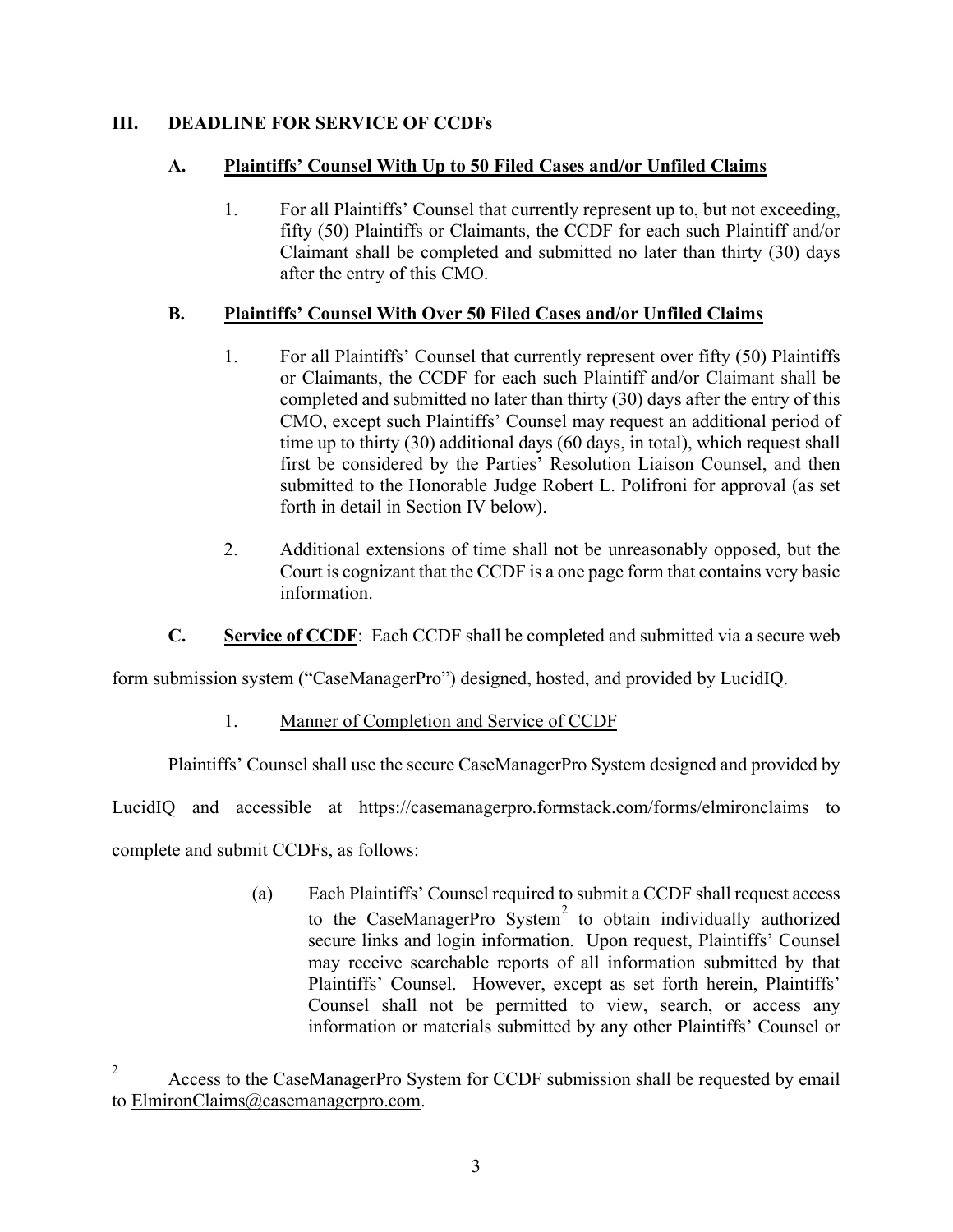related to any other Plaintiff or Claimant (which said Plaintiffs' Counsel does not represent).

- (b) Only the Court, Plaintiffs' Resolution Liaison Counsel<sup>[3](#page-3-0)</sup>, and Defense Resolution Liaison Counsel<sup>[4](#page-3-1)</sup> shall have access to and be able to view, search and download materials submitted by all Plaintiffs' Counsel. The CCDF submissions cannot be used for any purpose in litigation in this MDL, or any other litigation, nor can the CCDF submissions be shared with Plaintiffs' or litigation counsel (other than with the Plaintiffs' Counsel submitting the CCDFs on behalf of each of their representative Plaintiffs and/or Claimants).
- (c) Each Plaintiffs' Counsel shall use the CaseManagerPro System to complete, submit, and/or update the appropriate CCDF online.
- (d) Service of a completed CCDF shall be deemed to occur when the submitting party has performed each of the steps required by the CaseManagerPro System to execute the online submission of the materials, and the submitting party has received confirmation on screen that the materials have been successfully submitted.
- (e) If a Plaintiff or Claimant (through their respective Plaintiffs' Counsel) must amend a previously submitted CCDF, all subsequent versions and/or updates must be identified as an "Update" rather than a "New Submission"—prior CCDF information submitted will remain available and accessible.

### **IV. PROCEDURES FOR UN-SUBMITTED AND/OR NON-COMPLIANT CCDFs**

Plaintiffs' Counsel shall make a good faith effort to complete and submit the CCDFs and to supplement the same as required by the applicable deadlines set forth in this Order. The Parties recognize that, despite good faith efforts, certain deficiencies in the CCDF submission responses (including, but not limited to, the failure to submit a CCDF) may require Court intervention. Plaintiffs' and/or Defense Resolution Liaison Counsel shall raise any issues and/or disputes

<span id="page-3-0"></span><sup>&</sup>lt;sup>3</sup> The Court-appointed Plaintiffs' Resolution Liaison Counsel is Christopher A. Seeger of SeegerWeiss LLP.

<span id="page-3-1"></span><sup>4</sup> The Court-appointed Defense Resolution Liaison Counsel is James F. Murdica of Barnes & Thornburg LLP.